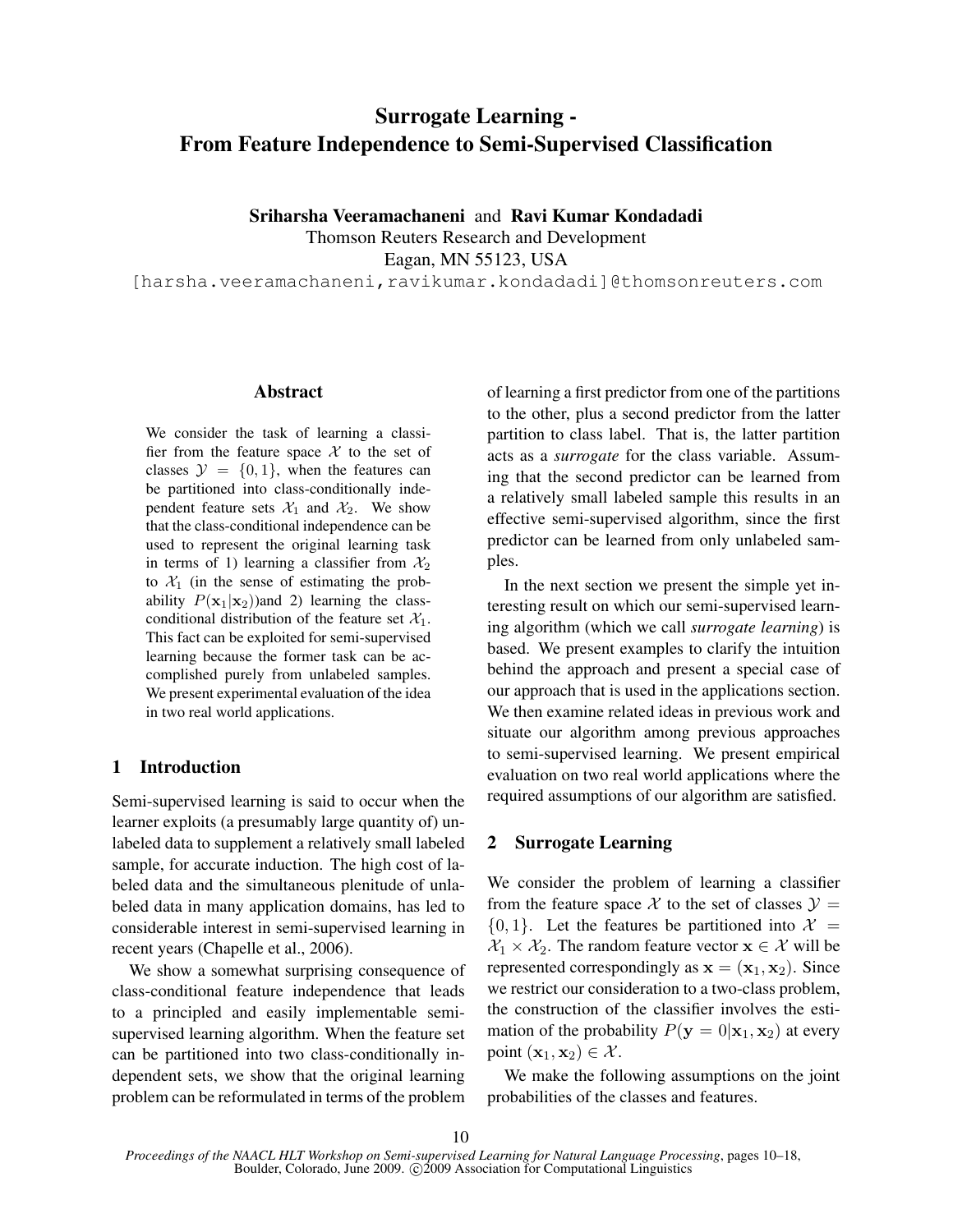- 1.  $P(\mathbf{x}_1, \mathbf{x}_2 | \mathbf{y}) = P(\mathbf{x}_1 | \mathbf{y}) P(\mathbf{x}_2 | \mathbf{y})$  for  $\mathbf{y} \in$  $\{0, 1\}$ . That is, the feature sets  $x_1$  and  $x_2$ are class-conditionally independent for both classes. Note that, when  $\mathcal{X}_1$  and  $\mathcal{X}_2$  are onedimensional, this condition is identical to the *Naive Bayes* assumption, although in general our assumption is weaker.
- 2.  $P(\mathbf{x}_1|\mathbf{x}_2) \neq 0$ ,  $P(\mathbf{x}_1|\mathbf{y}) \neq 0$  and  $P(\mathbf{x}_1|\mathbf{y}) =$ 0)  $\neq$   $P(\mathbf{x}_1|\mathbf{y} = 1)$ . These assumptions are to avoid *divide-by-zero* problems in the algebra below. If  $x_1$  is a discrete valued random variable and not irrelevant for the classification task, these conditions are often satisfied.

We can now show that  $P(y = 0 | x_1, x_2)$  can be written as a function of  $P(\mathbf{x}_1|\mathbf{x}_2)$  and  $P(\mathbf{x}_1|\mathbf{y})$ . When we consider the quantity  $P(\mathbf{y}, \mathbf{x}_1 | \mathbf{x}_2)$ , we may derive the following.

$$
P(\mathbf{y}, \mathbf{x}_1 | \mathbf{x}_2) = P(\mathbf{x}_1 | \mathbf{y}, \mathbf{x}_2) P(\mathbf{y} | \mathbf{x}_2)
$$
  
\n
$$
\Rightarrow P(\mathbf{y}, \mathbf{x}_1 | \mathbf{x}_2) = P(\mathbf{x}_1 | \mathbf{y}) P(\mathbf{y} | \mathbf{x}_2)
$$

(from the independence assumption)

$$
\Rightarrow P(\mathbf{y}|\mathbf{x}_1, \mathbf{x}_2)P(\mathbf{x}_1|\mathbf{x}_2) = P(\mathbf{x}_1|\mathbf{y})P(\mathbf{y}|\mathbf{x}_2)
$$
  
\n
$$
\Rightarrow \frac{P(\mathbf{y}|\mathbf{x}_1, \mathbf{x}_2)P(\mathbf{x}_1|\mathbf{x}_2)}{P(\mathbf{x}_1|\mathbf{y})} = P(\mathbf{y}|\mathbf{x}_2)
$$
 (1)

Since  $P(y = 0 | x_2) + P(y = 1 | x_2) = 1$ , Equation 1 implies

$$
\frac{P(\mathbf{y} = 0|\mathbf{x}_1, \mathbf{x}_2)P(\mathbf{x}_1|\mathbf{x}_2)}{P(\mathbf{x}_1|\mathbf{y} = 0)} +
$$
\n
$$
\frac{P(\mathbf{y} = 1|\mathbf{x}_1, \mathbf{x}_2)P(\mathbf{x}_1|\mathbf{x}_2)}{P(\mathbf{x}_1|\mathbf{y} = 1)} = 1
$$
\n
$$
\Rightarrow \frac{P(\mathbf{y} = 0|\mathbf{x}_1, \mathbf{x}_2)P(\mathbf{x}_1|\mathbf{x}_2)}{P(\mathbf{x}_1|\mathbf{y} = 0)} +
$$
\n
$$
\frac{(1 - P(\mathbf{y} = 0|\mathbf{x}_1, \mathbf{x}_2))P(\mathbf{x}_1|\mathbf{x}_2)}{P(\mathbf{x}_1|\mathbf{y} = 1)} = 1(2)
$$

Solving Equation 2 for  $P(y = 0 | x_1, x_2)$ , we obtain

$$
P(\mathbf{y} = 0|\mathbf{x}_1, \mathbf{x}_2) =
$$
  

$$
\frac{P(\mathbf{x}_1|\mathbf{y} = 0)}{P(\mathbf{x}_1|\mathbf{x}_2)} \cdot \frac{P(\mathbf{x}_1|\mathbf{y} = 1) - P(\mathbf{x}_1|\mathbf{x}_2)}{P(\mathbf{x}_1|\mathbf{y} = 1) - P(\mathbf{x}_1|\mathbf{y} = 0)}
$$

We have succeeded in writing  $P(y = 0 | x_1, x_2)$  as a function of  $P(\mathbf{x}_1|\mathbf{x}_2)$  and  $P(\mathbf{x}_1|\mathbf{y})$ . Although this result was previously observed in a different context by Abney in (Abney, 2002), he does not use it to derive a semi-supervised learning algorithm. This result can lead to a significant simplification of the learning task when a large amount of unlabeled data is available. The semi-supervised learning algorithm involves the following two steps.

- 1. From unlabeled data learn a predictor from the feature space  $\mathcal{X}_2$  to the space  $\mathcal{X}_1$  to predict  $P(\mathbf{x}_1|\mathbf{x}_2)$ . There is no restriction on the learner that can be used as long as it outputs posterior class probability estimates.
- 2. Estimate the quantity  $P(\mathbf{x}_1|\mathbf{y})$  from a labeled samples. In case  $x_1$  is finite valued, this can be done by just counting. If  $\mathcal{X}_1$  has low cardinality the estimation problem requires very few labeled samples. For example, if  $x_1$  is binary, then estimating  $P(\mathbf{x}_1|\mathbf{y})$  involves estimating just two Bernoulli probabilities.

Thus, we can decouple the prediction problem into two separate tasks, one of which involves predicting  $x_1$  from the remaining features. In other words, x<sup>1</sup> serves as a *surrogate* for the class label. Furthermore, for the two steps above there is no necessity for complete samples. The labeled examples can have the feature  $x_2$  missing.

At test time, an input sample  $(x_1, x_2)$  is classified by computing  $P(\mathbf{x}_1|\mathbf{y})$  and  $P(\mathbf{x}_1|\mathbf{x}_2)$  from the predictors obtained from training, and plugging these values into Equation 3. Note that these two quantities are computed for the actual value of  $x_1$  taken by the input sample.

The following example illustrates surrogate learning.

—————————————–

### *Example 1*

Consider the following variation on a problem from (Duda et al., 2000) of classifying fish on a converyor belt as either *salmon* (y = 0) or *sea bass*  $(y = 1)$ . The features describing the fish are  $x_1$ , a binary feature describing whether the fish is *light*  $(x_1 = 0)$  or *dark*  $(x_1 = 1)$ , and  $x_2$  describes the length of the fish which is real-valued. Assume (unrealistically) that  $P(\mathbf{x}_2|\mathbf{y})$ , the class-conditional distribution of  $x_2$ , the length for *salmon* is Gaussian,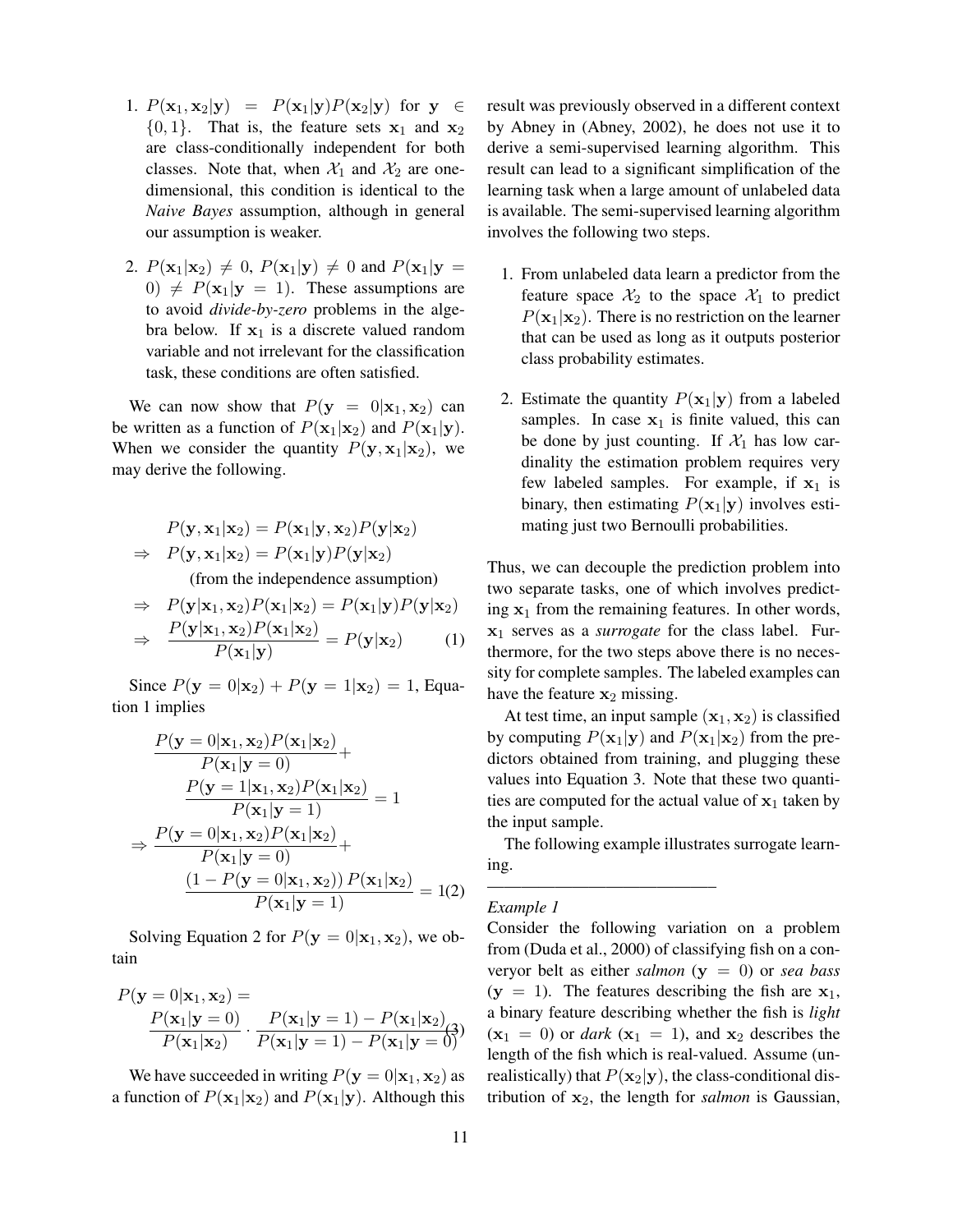and for the *sea bass* is Laplacian as shown in Figure 1.



Figure 1: Class-conditional probability distributions of the feature  $x_2$ .

Because of the class-conditional feature independence assumption, the joint distribution  $P(\mathbf{x}_1, \mathbf{x}_2, \mathbf{y}) = P(\mathbf{x}_2 | \mathbf{y}) P(\mathbf{x}_1, \mathbf{y})$  can now be completely specified by fixing the joint probability  $P(\mathbf{x}_1, \mathbf{y})$ . Let  $P(\mathbf{x}_1 = 0, \mathbf{y} = 0) = 0.3$ ,  $P(\mathbf{x}_1 = 0, \mathbf{y} = 1) = 0.1, P(\mathbf{x}_1 = 1, \mathbf{y} = 0) = 0.2,$ and  $P(\mathbf{x}_1 = 1, \mathbf{y} = 1) = 0.4$ . I.e., a *salmon* is more likely to be *light* than *dark* and a *sea bass* is more likely to be *dark* than *light*.

The full joint distribution is depicted in Figure 2. Also shown in Figure 2 are the conditional distributions  $P(\mathbf{x}_1 = 0 | \mathbf{x}_2)$  and  $P(\mathbf{y} = 0 | \mathbf{x}_1, \mathbf{x}_2)$ .

Assume that we build a predictor to decide between  $x_1 = light$  and  $x_1 = dark$  from the *length* using a data set of unlabeled fish. On a random *salmon*, this predictor will most likely decide that  $x_1 = light$ (because, for a *salmon*,  $x_1 = light$  is more likely than  $x_1 =$  *dark*, and similarly for a *sea bass* the predictor often decides that  $x_1 = dark$ . Consequently the predictor provides information about the true class label y. This can also be seen in the similarities between the curves  $P(y = 0 | x_1, x_2)$  to the curve  $P(\mathbf{x}_1|\mathbf{x}_2)$  in Figure 2.

Another way to interpret the example is to note that if a predictor for  $P(\mathbf{x}_1|\mathbf{x}_2)$  were built on *only* the *salmons* then  $P(\mathbf{x}_1 = light|\mathbf{x}_2)$  will be a constant value (0.6). Similarly the value of  $P(\mathbf{x}_1 =$  $light|\mathbf{x}_2|$  for *sea basses* will also be a constant value (0.2). That is, the value of  $P(\mathbf{x}_1 = light|\mathbf{x}_2)$  for a sample is a good predictor of its class. However,



Figure 2: The joint distributions and the posterior distributions of the class y and the surrogate class  $x_1$ .

surrogate learning builds the predictor  $P(\mathbf{x}_1|\mathbf{x}_2)$  on unlabeled data from *both* types of fish and therefore additionally requires  $P(\mathbf{x}_1|\mathbf{y})$  to estimate the boundary between the classes.

### 2.1 A Special Case

The independence assumptions made in the setting above may seem too strong to hold in real problems, especially because the feature sets are required to be class-conditionally independent for *both* classes. We now specialize the setting of the classification problem to the one realized in the applications we present later.

We still wish to learn a classifier from  $\mathcal{X} = \mathcal{X}_1 \times$  $\mathcal{X}_2$  to the set of classes  $\mathcal{Y} = \{0, 1\}$ . We make the following slightly modified assumptions.

- 1.  $x_1$  is a binary random variable. That is,  $\mathcal{X}_1 =$  $\{0,1\}.$
- 2.  $P(\mathbf{x}_1, \mathbf{x}_2 | \mathbf{y} = 0) = P(\mathbf{x}_1 | \mathbf{y} = 0) P(\mathbf{x}_2 | \mathbf{y} = 0)$ 0). We require that the feature  $x_1$  be classconditionally independent of the remaining features *only* for the class  $y = 0$ .
- 3.  $P(\mathbf{x}_1 = 0, \mathbf{y} = 1) = 0$ . This assumption says that  $x_1$  is a '100% recall' feature for  $y = 1^1$ .

Assumption 3 simplifies the learning task to the estimation of the probability  $P(\mathbf{y} = 0 | \mathbf{x}_1 = 1, \mathbf{x}_2)$ for every point  $x_2 \in \mathcal{X}_2$ . We can proceed as before

<sup>&</sup>lt;sup>1</sup>This assumption can be seen to trivially enforce the independence of the features for class  $y = 1$ .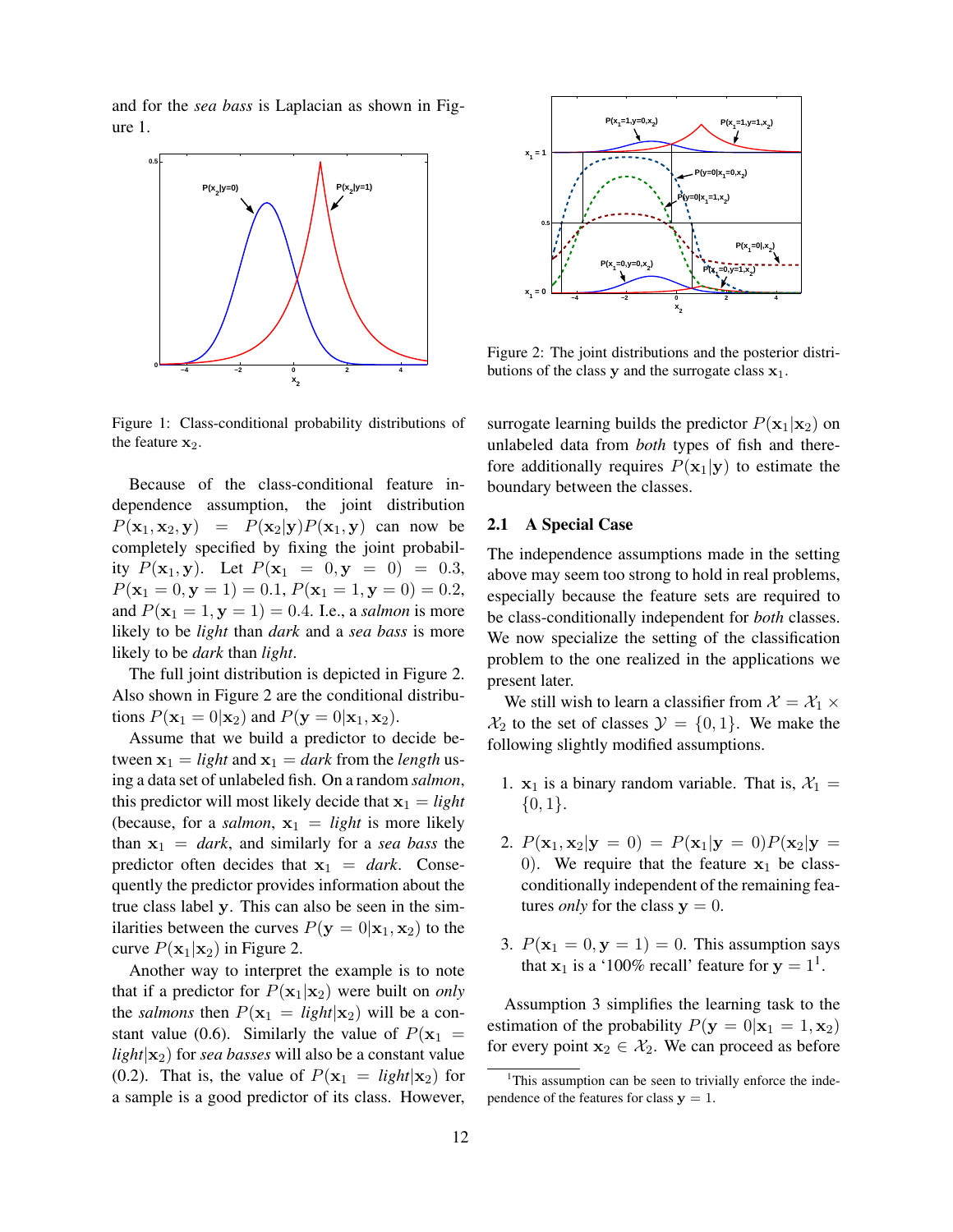to obtain the expression in Equation 3.

$$
P(\mathbf{y} = 0|\mathbf{x}_1 = 1, \mathbf{x}_2)
$$
  
= 
$$
\frac{P(\mathbf{x}_1 = 1|\mathbf{y} = 0)}{P(\mathbf{x}_1 = 1|\mathbf{x}_2)} \dots
$$
  

$$
\dots \frac{P(\mathbf{x}_1 = 1|\mathbf{y} = 1) - P(\mathbf{x}_1 = 1|\mathbf{x}_2)}{P(\mathbf{x}_1 = 1|\mathbf{y} = 1) - P(\mathbf{x}_1 = 1|\mathbf{y} = 0)}
$$
  
= 
$$
\frac{P(\mathbf{x}_1 = 1|\mathbf{y} = 0)}{P(\mathbf{x}_1 = 1|\mathbf{x}_2)} \cdot \frac{1 - P(\mathbf{x}_1 = 1|\mathbf{x}_2)}{1 - P(\mathbf{x}_1 = 1|\mathbf{y} = 0)}
$$
  
= 
$$
\frac{P(\mathbf{x}_1 = 1|\mathbf{y} = 0)}{P(\mathbf{x}_1 = 1|\mathbf{x}_2)} \cdot \frac{P(\mathbf{x}_1 = 0|\mathbf{x}_2)}{P(\mathbf{x}_1 = 0|\mathbf{y} = 0)}
$$
  
= 
$$
\frac{P(\mathbf{x}_1 = 1|\mathbf{y} = 0)}{P(\mathbf{x}_1 = 0|\mathbf{y} = 0)} \cdot \frac{P(\mathbf{x}_1 = 0|\mathbf{x}_2)}{(1 - P(\mathbf{x}_1 = 0|\mathbf{x}_2))}(4)
$$

Equation 4 shows that  $P(y = 0|x_1 = 1, x_2)$ is a monotonically increasing function of  $P(\mathbf{x}_1 =$  $0|\mathbf{x}_2|$ . This means that after we build a predictor from  $\mathcal{X}_2$  to  $\mathcal{X}_1$ , we only need to establish the threshold on  $P(\mathbf{x}_1 = 0 | \mathbf{x}_2)$  to yield the optimum classification between  $y = 0$  and  $y = 1$ . Therefore the learning proceeds as follows.

- 1. From unlabeled data learn a predictor from the feature space  $\mathcal{X}_2$  to the binary space  $\mathcal{X}_1$  to predict the quantity  $P(\mathbf{x}_1|\mathbf{x}_2)$ .
- 2. Use labeled sample to establish the threshold on  $P(\mathbf{x}_1 = 0 | \mathbf{x}_2)$  to achieve the desired precision-recall trade-off for the original classification problem.

Because of our assumptions, for a sample from class  $y = 0$  it is impossible to predict whether  $x_1 = 0$  or  $x_1 = 1$  better than random by looking at the  $x_2$  feature, whereas a sample from the positive class always has  $x_1 = 1$ . Therefore the samples with  $x_1 = 0$  serve to delineate the positive examples among the samples with  $x_1 = 1$ . We therefore call the samples that have  $x_1 = 1$  as the *target* samples and those that have  $x_1 = 0$  as the *background* samples.

# 3 Related Work

Although the idea of using unlabeled data to improve classifier accuracy has been around for several decades (Nagy and Shelton, 1966), semi-supervised learning has received much attention recently due to impressive results in some domains. The compilation of chapters edited by Chappelle et al. is an excellent introduction to the various approaches to semi-supervised learning, and the related practical and theoretical issues (Chapelle et al., 2006).

Similar to our setup, *co-training* assumes that the features can be split into two class-conditionally independent sets or 'views' (Blum and Mitchell, 1998). Also assumed is the sufficiency of either view for accurate classification. The co-training algorithm iteratively uses the unlabeled data classified with high confidence by the classifier on one view, to generate labeled data for learning the classifier on the other.

The intuition underlying co-training is that the errors caused by the classifier on one view are independent of the other view, hence can be conceived as uniform<sup>2</sup> noise added to the training examples for the other view. Consequently, the number of label errors in a region in the feature space is proportional to the number of samples in the region. If the former classifier is reasonably accurate, the *proportionally* distributed errors are 'washed out' by the correctly labeled examples for the latter classifier. Seeger showed that co-training can also be viewed as an instance of the Expectation-Maximization algorithm (Seeger, 2000).

The main distinction of surrogate learning from co-training is the learning of a predictor from one view to the other, as opposed to learning predictors from both views to the class label. We can therefore eliminate the requirement that both views be sufficiently informative for reasonably accurate prediction. Furthermore, unlike co-training, surrogate learning has no iterative component.

Ando and Zhang propose an algorithm to regularize the hypothesis space by simultaneously considering multiple classification tasks on the same feature space (Ando and Zhang, 2005). They then use their so-called *structural learning* algorithm for semi-supervised learning of *one* classification task, by the artificial construction of 'related' problems on unlabeled data. This is done by creating problems of predicting *observable* features of the data and learning the structural regularization parameters from these 'auxiliary' problems and unlabeled data. More recently in (Ando and Zhang, 2007) they

 $2$ Whether or not a label is erroneous is independent of the feature values of the latter view.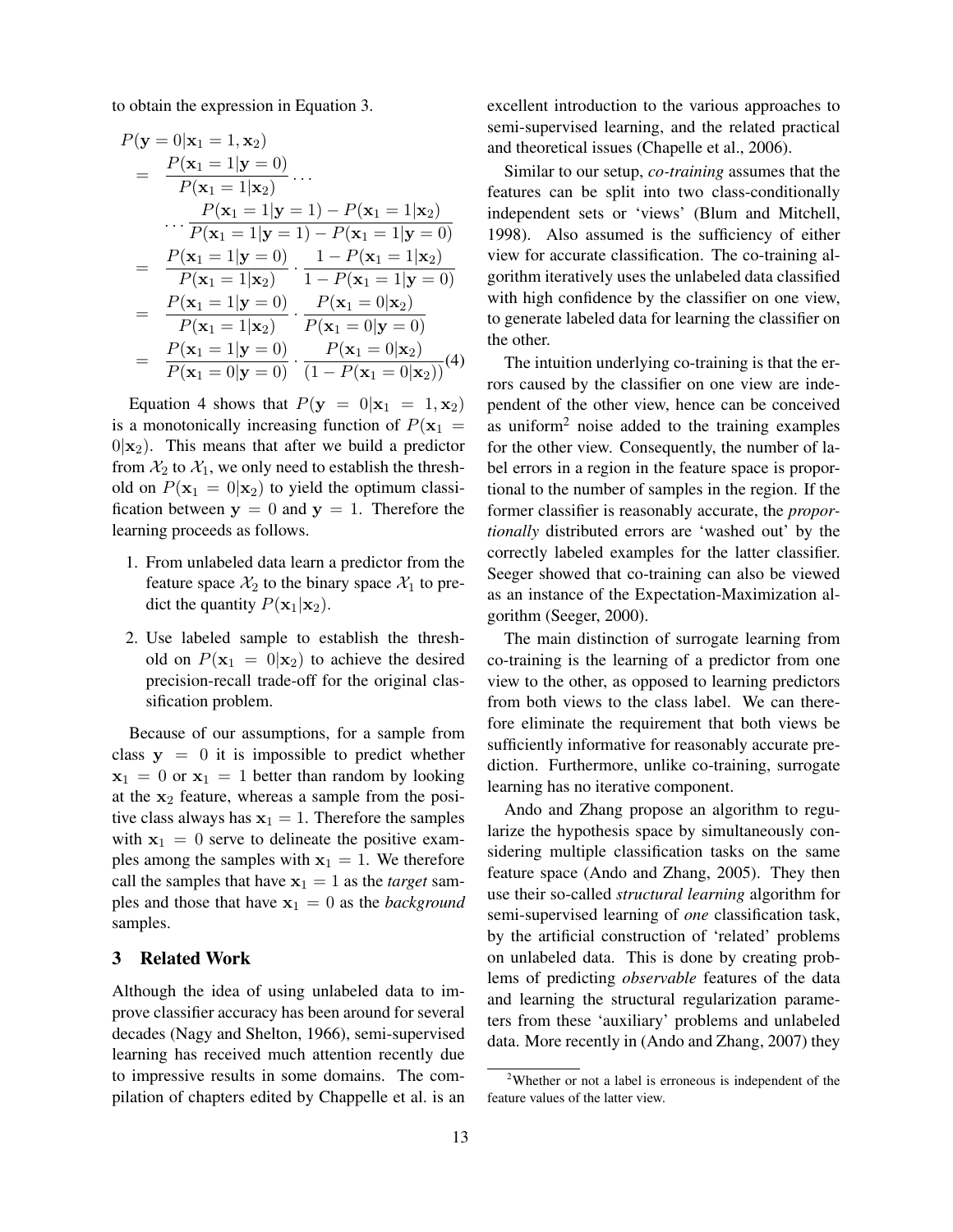showed that, with conditionally independent feature sets predicting from one set to the other allows the construction of a feature representation that leads to an effective semi-supervised learning algorithm. Our approach directly operates on the original feature space and can be viewed another justification for the algorithm in (Ando and Zhang, 2005).

Multiple Instance Learning (MIL) is a learning setting where training data is provided as positive and negative bags of samples (Dietterich et al., 1997). A negative bag contains only negative examples whereas a positive bag contains at least one positive example. Surrogate learning can be viewed as artificially constructing a MIL problem, with the *targets* acting as one positive bag and the *backgrounds* acting as one negative bag (Section 2.1). The class-conditional feature independence assumption for class  $y = 0$  translates to the identical and independent distribution of the negative samples in both bags.

# 4 Two Applications

We applied the surrogate learning algorithm to the problems of record linkage and paraphrase generation. As we shall see, the applications satisfy the assumptions in our second (100% recall) setting.

### 4.1 Record Linkage/ Entity Resolution

Record linkage is the process of identification and merging of records of the same entity in different databases or the unification of records in a single database, and constitutes an important component of data management. The reader is referred to (Winkler, 1995) for an overview of the record linkage problem, strategies and systems. In natural language processing record linkage problems arise during resolution of entities found in natural language text to a gazetteer.

Our problem consisted of merging each of  $\approx$ 20000 physician records, which we call the *update database*, to the record of the same physician in a *master database* of  $\approx 10^6$  records. The update database has fields that are absent in the master database and *vice versa*. The fields in common include the *name* (first, last and middle initial), several *address* fields, *phone*, *specialty*, and the *yearof-graduation*. Although the *last name* and *year-* *of-graduation* are consistent when present, the *address*, *specialty* and *phone* fields have several inconsistencies owing to different ways of writing the address, new addresses, different terms for the same specialty, missing fields, etc. However, the *name* and *year* alone are insufficient for disambiguation. We had access to  $\approx 500$  manually matched update records for training and evaluation (about 40 of these update records were labeled as unmatchable due to insufficient information).

The general approach to record linkage involves two steps: 1) *blocking*, where a small set of candidate records is retrieved from the master record database, which contains the correct match with high probability, and 2) *matching*, where the fields of the update records are compared to those of the candidates for scoring and selecting the match. We performed blocking by querying the master record database with the *last name* from the update record. Matching was done by scoring a feature vector of similarities over the various fields. The feature values were either binary (verifying the equality of a particular field in the update and a master record) or continuous (some kind of normalized string edit distance between fields like *street address*, *first name* etc.).

The surrogate learning solution to our matching problem was set up as follows. We designated the binary feature of equality of *year of graduation*<sup>3</sup> as the '100% recall' feature  $x_1$ , and the remaining features are relegated to  $x_2$ . The required conditions for surrogate learning are satisfied because 1) in our data it is highly unlikely for two records with different *year- of-graduation* to belong to the same physician and 2) if it is known that the update record and a master record belong to two *different* physicians, then knowing that they have the same (or different) *year-of-graduation* provides no information about the other features. Therefore all the feature vectors with the binary feature indicating equality of *year-of-graduation* are *targets* and the remaining are *backgrounds*.

First, we used feature vectors obtained from the records in all blocks from all 20000 update records to estimate the probability  $P(\mathbf{x}_1|\mathbf{x}_2)$ . We used lo-

 $3$ We believe that the equality of the middle intial would have worked just as well for  $x_1$ .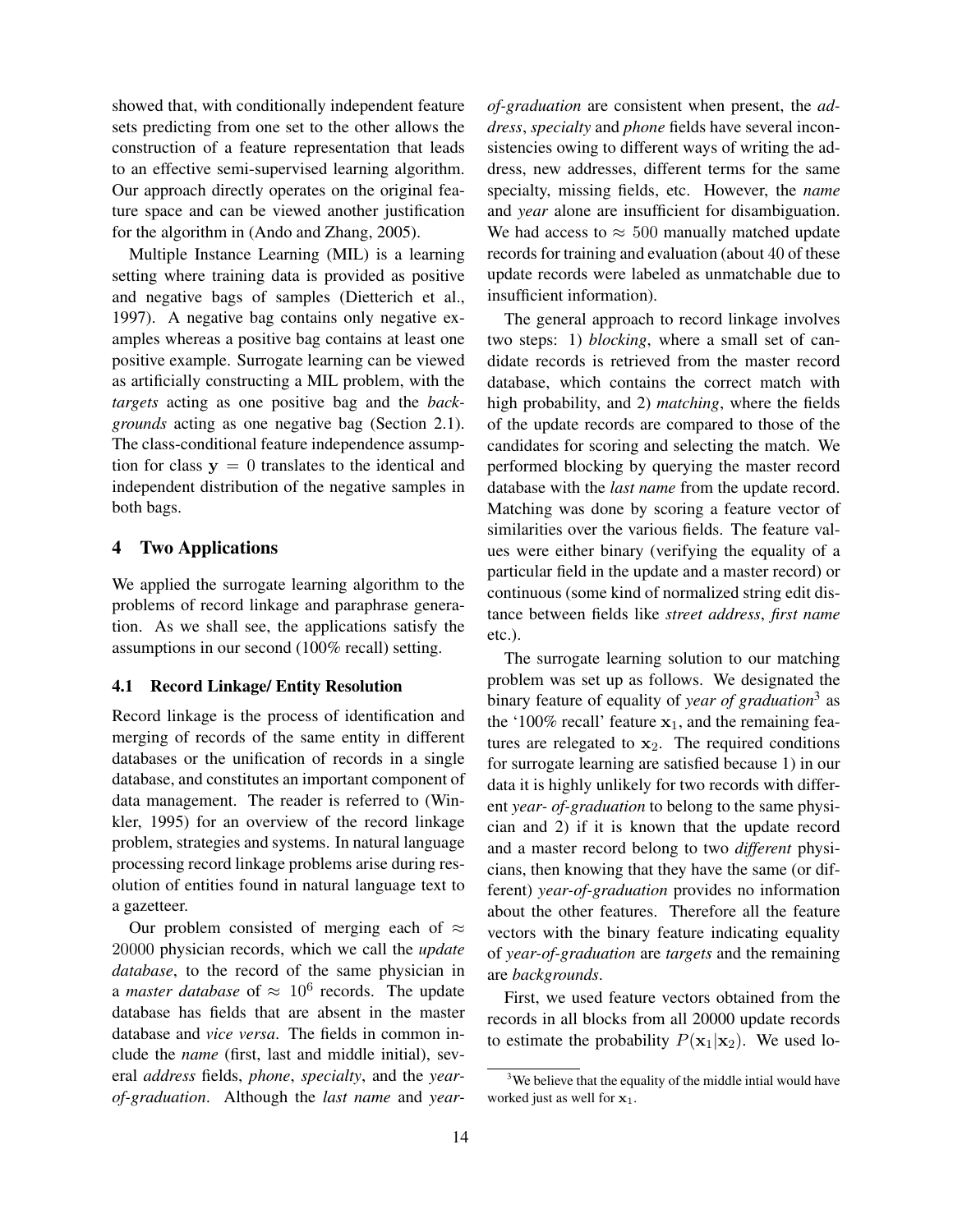Table 1: Precision and Recall for record linkage.

|            | Training   | Precision | Recall |
|------------|------------|-----------|--------|
|            | proportion |           |        |
| Surrogate  |            | 0.96      | 0.95   |
| Supervised | 0.5        | 0.96      | 0.94   |
| Supervised | 0.2        | 0.96      | 0.91   |

gistic regression for this prediction task. For learning the logistic regression parameters, we discarded the feature vectors for which  $x_1$  was missing and performed mean imputation for the missing values of other features. Second, the probability  $P(\mathbf{x}_1 =$  $1|\mathbf{y}| = 0$ ) (the probability that two different randomly chosen physicians have the same year of graduation) was estimated straightforwardly from the counts of the different years-of-graduation in the master record database.

These estimates were used to assign the score  $P(y = 1|x_1 = 1, x_2)$  to the records in a block (cf. Equation 4). The score of  $\theta$  is assigned to feature vectors which have  $x_1 = 0$ . The only caveat is calculating the score for feature vectors that had missing  $x_1$ . For such records we assign the score  $P(y =$  $1|\mathbf{x}_2| = P(\mathbf{y} = 1|\mathbf{x}_1 = 1, \mathbf{x}_2)P(\mathbf{x}_1 = 1|\mathbf{x}_2)$ . We have estimates for both quantities on the right hand side. The highest scoring record in each block was flagged as a match if it exceeded some appropriate threshold.

We compared the results of the surrogate learning approach to a supervised logistic regression based matcher which used a portion of the manual matches for training and the remaining for testing. Table 1 shows the match precision and recall for both the surrogate learning and the supervised approaches. For the supervised algorithm, we show the results for the case where half the manually matched records were used for training and half for testing, as well as for the case where a fifth of the records of training and the remaining four-fifths for testing. In the latter case, every record participated in exactly one training fold but in four test folds.

The results indicate that the surrogate learner performs better matching by exploiting the unlabeled data than the supervised learner with insufficient training data. The results although not dramatic are still promising, considering that the surrogate learning approach used *none* of the manually matched records.

# 4.2 Paraphrase Generation for Event Extraction

Sentence classification is often a preprocessing step for event or relation extraction from text. One of the challenges posed by sentence classification is the diversity in the language for expressing the same event or relationship. We present a surrogate learning approach to generating paraphrases for expressing the *merger-acquisition* (MA) event between two organizations in financial news. Our goal is to find paraphrase sentences for the MA event from an unlabeled corpus of news articles, that might eventually be used to train a sentence classifier that discriminates between MA and non-MA sentences.

We assume that the unlabeled sentence corpus is time-stamped and named entity tagged with organizations. We further assume that a MA sentence must mention at least two organizations. Our approach to generate paraphrases is the following. We first extract all the so-called *source* sentences from the corpus that match a few high-precision seed patterns. An example of a seed pattern used for the MA event is '<ORG1> acquired <ORG2>' (where <ORG1> and <ORG2> are place holders for strings that have been tagged as organizations). An example of a *source* sentence that matches the seed is 'It was announced yesterday that <ORG>Google Inc.<ORG> acquired <ORG>Youtube <ORG>'. The purpose of the seed patterns is to produce pairs of participant organizations in an MA event with high precision.

We then extract every sentence in the corpus that contains at least two organizations, such that at least one of them matches an organization in the *source* sentences, and has a time-stamp within a two month time window of the matching *source* sentence. Of this set of sentences, all that contain *two* or more organizations from the *same source* sentence are designated as *target* sentences, and the rest are designated as *background* sentences.

We speculate that since an organization is unlikely to have a MA relationship with two different organizations in the same time period the *backgrounds* are unlikely to contain MA sentences, and moreover the language of the non-MA *target* sentences is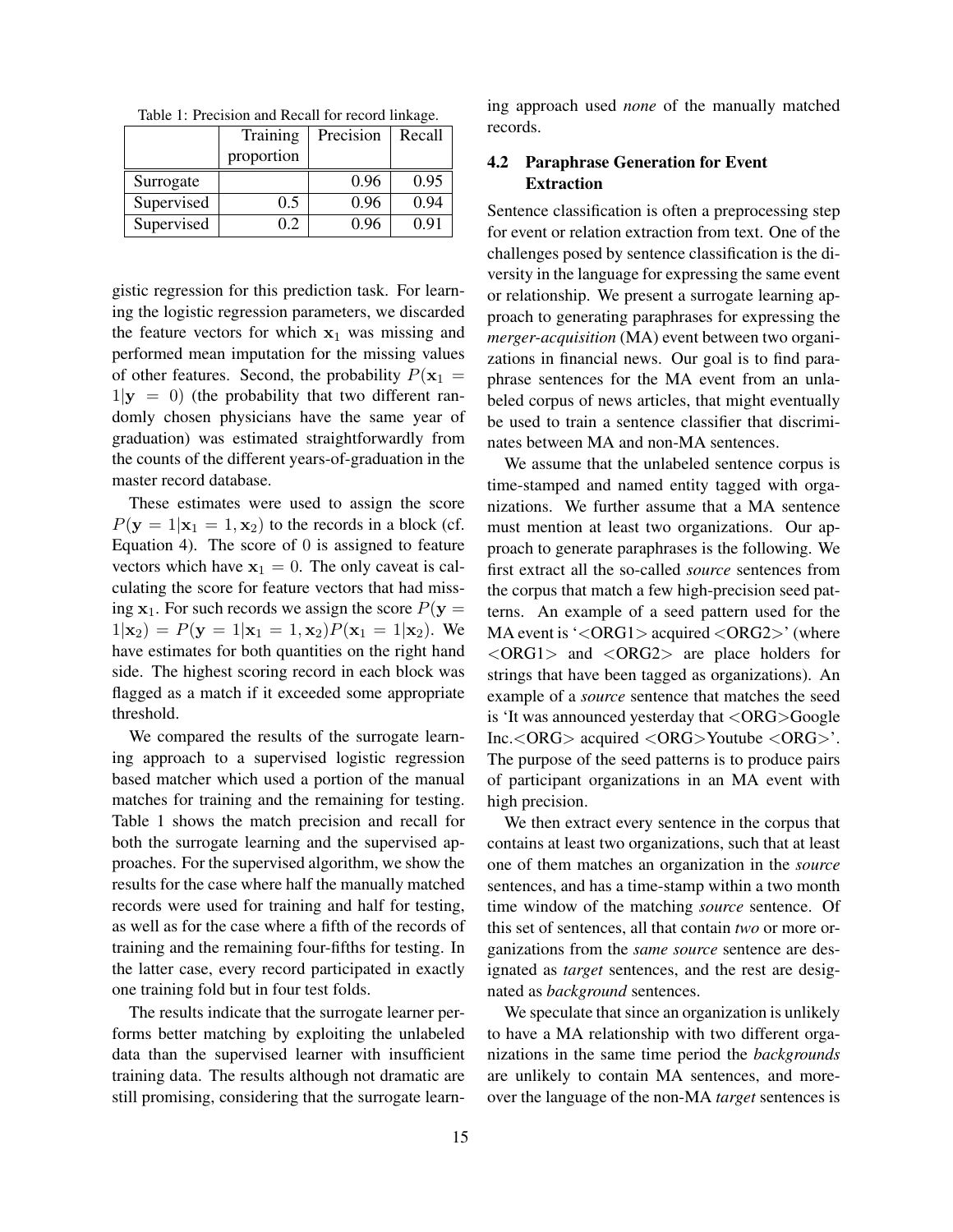|               | Seed pattern                                                       | # of sources |
|---------------|--------------------------------------------------------------------|--------------|
|               | $\langle \text{ORG} \rangle$ acquired $\langle \text{ORG} \rangle$ |              |
|               | $\langle \text{ORG} \rangle$ bought $\langle \text{ORG} \rangle$   | 71.          |
| $\mathcal{E}$ | offer for $\langle$ ORG $>$                                        | 287          |
|               | to buy $\langle \text{ORG} \rangle$                                | 396          |
|               | merger with $\langle \text{ORG} \rangle$                           |              |

Table 2: Patterns used as seeds and the number of *source* sentences matching each seed.

indistinguishable from that of the *background* sentences. To relate the approach to surrogate learning, we note that the binary "organization-pair equality" feature (both organizations in the current sentence being the same as those in a *source* sentence) serves as the '100% recall' feature  $x_1$ . Word unigram, bigram and trigram features were used as  $x_2$ . This setup satisfies the required conditions for surrogate learning because 1) if a sentence is about MA, the organization pair mentioned in it must be the same as that in a *source* sentence, (i.e., if *only* one of the organizations match those in a *source* sentence, the sentence is unlikely to be about MA) and 2) if an unlabeled sentence is non-MA, then knowing whether or not it shares an organization with a *source* does not provide any information about the language in the sentence.

If the original unlabeled corpus is sufficiently large, we expect the *target* set to cover most of the paraphrases for the MA event but may contain many non-MA sentences as well. The task of generating paraphrases involves filtering the *target* sentences that are non-MA and flagging the rest of the *targets* as paraphrases. This is done by constructing a classifier between the *targets* and *backgrounds*. The feature set used for this task was a bag of word unigrams, bigrams and trigrams, generated from the sentences and selected by ranking the n-grams by the divergence of their distributions in the *targets* and *backgrounds*. A support vector machine (SVM) was used to learn to classify between the *targets* and *backgrounds* and the sentences were ranked according to the score assigned by the SVM (which is a proxy for  $P(\mathbf{x}_1 = 1 | \mathbf{x}_2)$ . We then thresholded the score to obtain the paraphrases.

Our approach is similar in principle to the 'Snowball' system proposed in (Agichtein and Gravano, 2000) for relation extraction. Similar to us, 'Snowball' looks for known participants in a relationship in an unlabeled corpus, and uses the newly discovered contexts to extract more participant tuples. However, unlike surrogate learning, which can use a rich set of features for ranking the *targets*, 'Snowball' scores the newly extracted contexts according to a single feature value which is confidence measure based only on the number of known participant tuples that are found in the context.

Example 2 below lists some sentences to illustrate the surrogate learning approach. Note that the *targets* may contain both MA and non-MA sentences but the *backgrounds* are unlikely to be MA.

#### *Example 2*

Seed Pattern

"offer for <ORG>"

Source Sentences

1. <ORG>US Airways<ORG> said Wednesday it will increase its offer for  $\langle ORG\rangle$ Delta $\langle ORG\rangle$ .

#### Target Sentences (SVM score)

—————————————–

1.<ORG>US Airways<ORG> were to combine with a standalone <ORG>Delta<ORG>. (1.0008563)

2.<ORG>US Airways<ORG> argued that the nearly \$10 billion acquisition of <ORG>Delta<ORG> would result in an efficiently run carrier that could offer low fares to fliers. (0.99958149)

3.<ORG>US Airways<ORG> is asking <ORG>Delta<ORG>'s official creditors committee to support postponing that hearing. (-0.99914371) Background Sentences (SVM score)

1. The cities have made various overtures to <ORG>US Airways<ORG>, including a promise from <ORG>America West Airlines<ORG> and the former <ORG>US Airways<ORG>. (0.99957752)

2. <ORG>US Airways<ORG> shares rose 8 cents to close at \$53.35 on the <ORG>New York Stock Exchange<ORG>. (-0.99906444)

—————————————–

We tested our algorithm on an unlabeled corpus of approximately 700000 financial news articles. We experimented with the five seed patterns shown in Table 2. We extracted a total of 870 *source* sentences from the five seeds. The number of *source* sentences matching each of the seeds is also shown in Table 2. Note that the numbers add to more than 870 because it is possible for a *source* sentence to match more than one seed.

The participants that were extracted from *sources*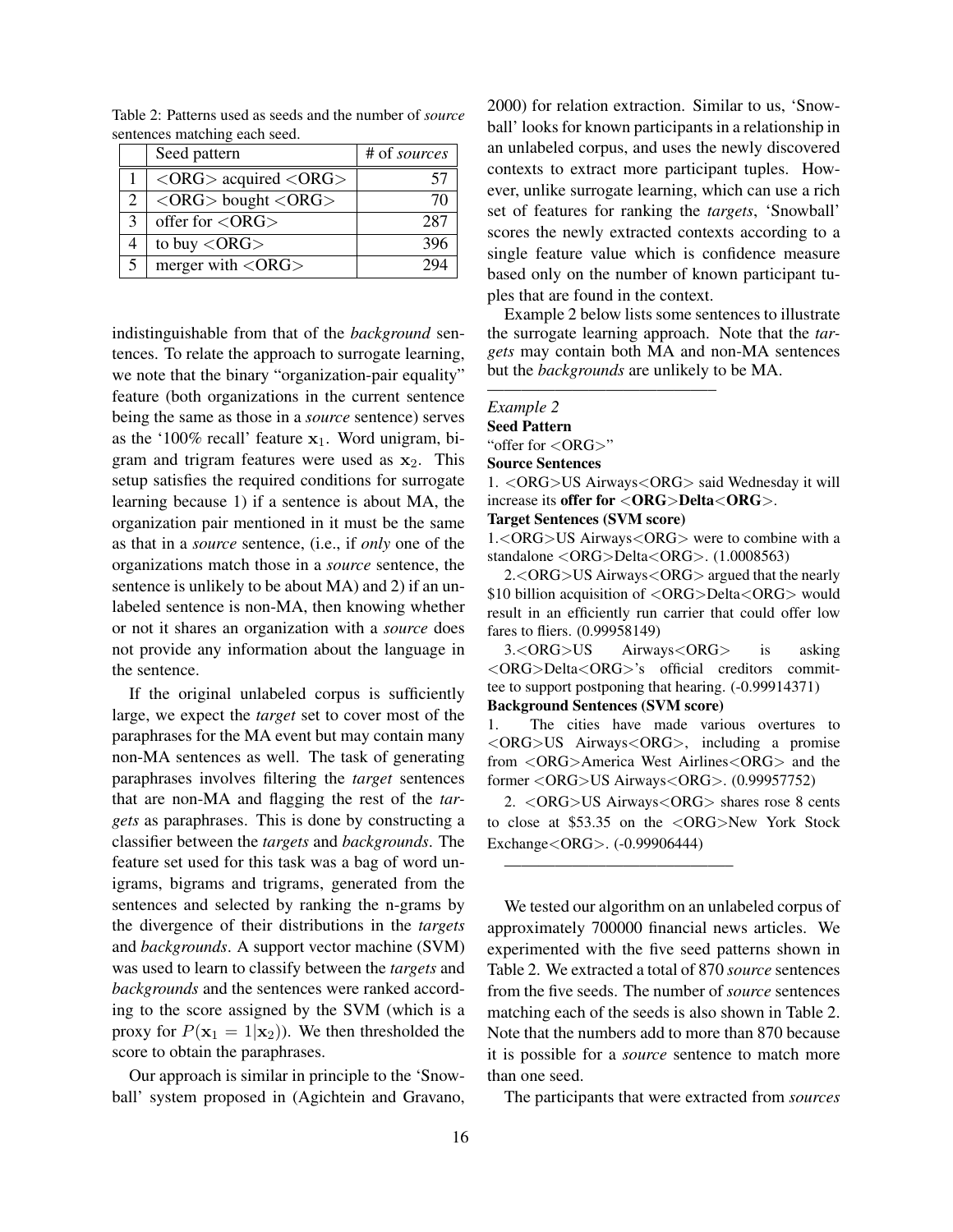Table 3: Precision/Recall of surrogate learning on the MA paraphrase problem for various thresholds. The baseline of using all the *targets* as paraphrases for MA has a precision of 66% and a recall of 100%.

| Threshold | Precision | Recall |
|-----------|-----------|--------|
| 0.0       | 0.83      | 0.94   |
| -0.2      | 0.82      | 0.95   |
| -0.8      | 0.79      | 0.99   |

corresponded to approximately 12000 *target* sentences and approximately 120000 *background* sentences. For the purpose of evaluation, 500 randomly selected sentences from the *targets* were manually checked leading to 330 being tagged as MA and the remaining 170 as non-MA. This corresponds to a 66% precision of the *targets*.

We then ranked the *targets* according to the score assigned by the SVM trained to classify between the *targets* and *backgrounds*, and selected all the *targets* above a threshold as paraphrases for MA. Table 3 presents the precision and recall on the 500 manually tagged sentences as the threshold varies. The results indicate that our approach provides an effective way to rank the *target* sentences according to their likelihood of being about MA.

To evaluate the capability of the method to find paraphrases, we conducted five separate experiments using each pattern in Table 2 individually as a seed and counting the number of obtained sentences containing each of the other patterns (using a threshold of 0.0). These numbers are shown in the different columns of Table 4. Although new patterns are obtained, their distribution only roughly resembles the original distribution in the corpus. We attribute this to the correlation in the language used to describe a MA event based on its type (merger vs. acquisition, hostile takeover vs. seeking a buyer, etc.).

Finally we used the paraphrases, which were found by surrogate learning, to augment the training data for a MA sentence classifier and evaluated its accuracy. We first built a SVM classifier only on a portion of the labeled *targets* and classified the remaining. This approach yielded an accuracy of 76% on the test set (with two-fold cross validation). We then added all the *targets* scored above a threshold by surrogate learning as positive examples (4000

Table 4: Number of sentences found by surrogate learning matching each of the remaining seed patterns, when only one of the patterns was used as a seed. Each column is for one experiment with the corresponding pattern used as the seed. For example, when only the first pattern was used as the seed, we obtained 18 sentences that match the fourth pattern.

| Seeds          |    | $\mathcal{L}$               |     |     |     |
|----------------|----|-----------------------------|-----|-----|-----|
|                |    | $\mathcal{D}_{\mathcal{A}}$ |     |     |     |
| $\mathfrak{D}$ |    |                             | 6   |     |     |
| $\mathbf 3$    |    | 6                           |     | 152 | 103 |
|                | 18 | 16                          | 93  |     | 57  |
|                |    | 9                           | 195 | 57  |     |

positive sentences in all were added), and all the *backgrounds* that scored below a low threshold as negative examples (27000 sentences), to the training data and repeated the two-fold cross validation. The classifier learned on the augmented training data improved the accuracy on the test data to 86% .

We believe that better designed features (than word n-grams) will provide paraphrases with higher precision and recall of the MA sentences found by surrogate learning. To apply our approach to a new event extraction problem, the design step also involves the selection of the  $x_1$  feature such that the *targets* and *backgrounds* satisfy our assumptions.

# 5 Conclusions

We presented surrogate learning – an easily implementable semi-supervised learning algorithm that can be applied when the features satisfy the required independence assumptions. We presented two applications, showed how the assumptions are satisfied, and presented empirical evidence for the efficacy of our algorithm. We have also applied surrogate learning to problems in information retrieval and document zoning. We expect that surrogate learning is sufficiently general to be applied in many NLP applications, if the features are carefully designed. We briefly note that a surrogate learning method based on regression and requiring only *mean independence* instead of full statistical independence can be derived using techniques similar to those in Section 2 – this modification is closely related to the problem and solution presented in (Quadrianto et al., 2008).